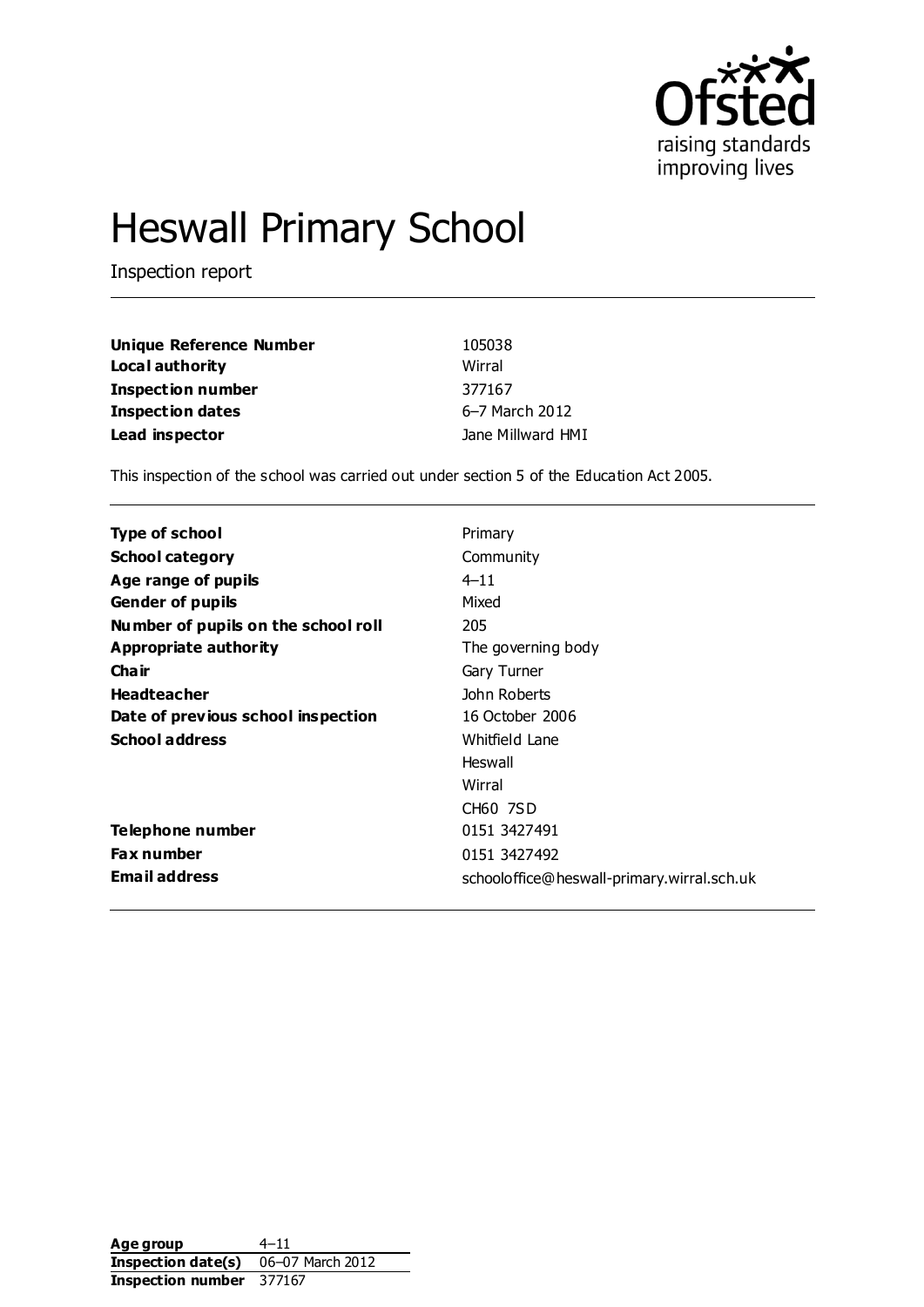

You can use Parent View to give Ofsted your opinion on your child's school. Ofsted will use the information parents and carers provide when deciding which schools to inspect and when.

You can also use Parent View to find out what other parents and carers think about schools in England. You can visit [www.parentview.ofsted.gov.uk,](file:///C:/Users/spenny/AppData/jmillward/AppData/Local/Microsoft/jmillward/AppData/Local/Microsoft/Windows/Temporary%20Internet%20Files/Content.IE5/ZLHHVLHV/www.parentview.ofsted.gov.uk) or look for the link on the main Ofsted website: [www.ofsted.gov.uk](file:///C:/Users/spenny/AppData/jmillward/AppData/Local/Microsoft/jmillward/AppData/Local/Microsoft/Windows/Temporary%20Internet%20Files/Content.IE5/ZLHHVLHV/www.ofsted.gov.uk)

The Office for Standards in Education, Children's Services and Skills (Ofsted) regulates and inspects to achieve excellence in the care of children and young people, and in education and skills for learners of all ages. It regulates and inspects childcare and children's social care, and inspects the C hildren and Family Court Advisory Support Service (Cafcass), schools, colleges, initial teacher training, work-based learning and skills training, adult and community learning, and education and training in prisons and other secure establishments. It assesses council children's services, and inspects services for looked after children, safeguarding and child protection.

Further copies of this report are obtainable from the school. Under the Education Act 2005, the school must provide a copy of this report free of charge to certain categories of people. A charge not exceeding the full cost of reproduction may be made for any other copies supplied.

If you would like a copy of this document in a different format, such as large print or Braille, please telephone 0300 123 4234, or email [enquiries@ofsted.gov.uk](mailto:enquiries@ofsted.gov.uk)

You may copy all or parts of this document for non-commercial purposes, as long as you give details of the source and date of publication and do not alter the information in any way.

To receive regular email alerts about new publications, including survey reports and school inspection reports, please visit our website and go to 'Subscribe'.

Piccadilly Gate Store Street Manchester M1 2WD

T: 0300 123 4234 Textphone: 0161 618 8524 [enquiries@ofsted.gov.uk](mailto:enquiries@ofsted.gov.uk) [www.ofsted.gov.uk](http://www.ofsted.gov.uk/)



© Crown copyright 2012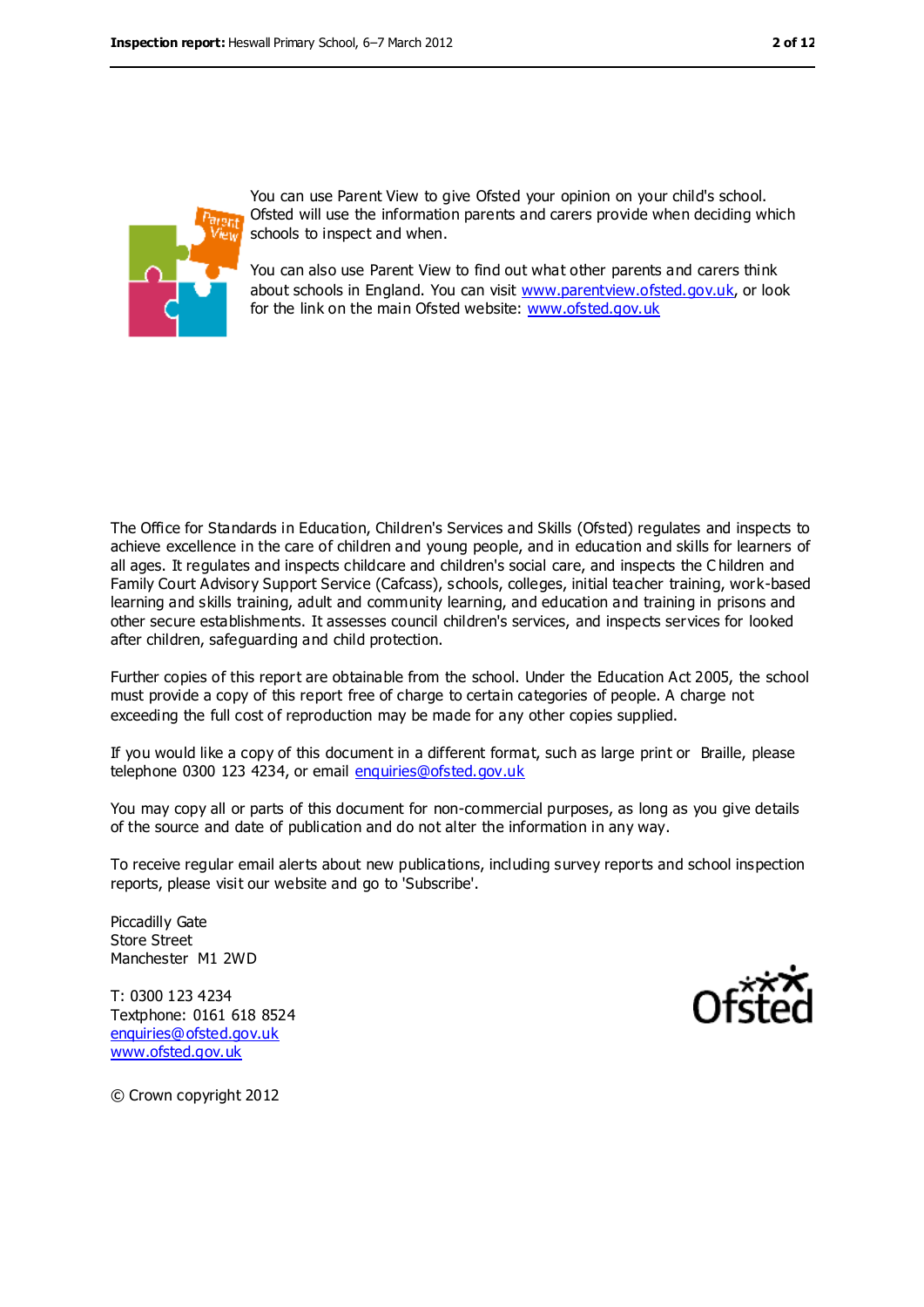# **Introduction**

Inspection team

Jane Millward Bernard Dorgan Her Majesty's Inspector Additional inspector

This inspection was carried out with two days' notice. Thirteen lessons were observed, taught by eight teachers. Inspectors took account of the responses to the on-line questionnaire (Parent View) in planning the inspection. Meetings were held with groups of pupils, the Chair of the Governing Body and members of staff. Inspectors observed the school's work and looked at a range of documentation, including the school development plan, pupils' work, progress data, minutes of governing body meetings, attendance data and safeguarding records. They analysed 79 inspection questionnaires completed by parents and carers and those submitted by staff and pupils.

## **Information about the school**

Heswall Primary is smaller than most primary schools. The proportion of pupils known to be eligible for free school meals is lower than the national average. The proportion of pupils from minority-ethnic backgrounds is lower than the national average as is the proportion of pupils who speak English as an additional language. The proportion of disabled pupils and those with special educational needs is below average. The majority of pupils are from a White British heritage. The school meets the current floor standards, which set the minimum expectations for pupils' attainment and progress.

The school holds the Basic Skills Quality Mark, the International Schools Intermediate Award and Eco School Green Flag status.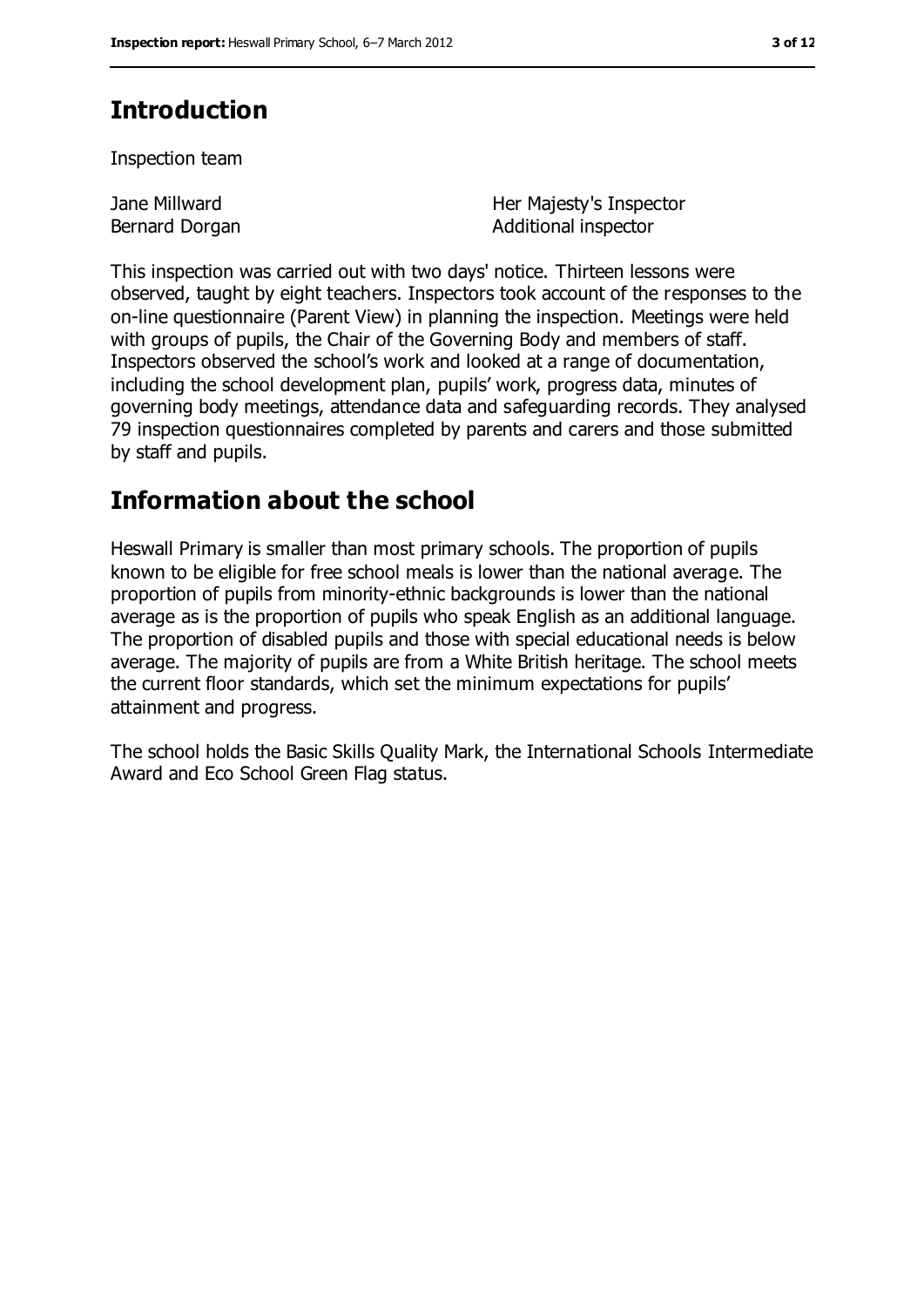**Inspection grades: 1 is outstanding, 2 is good, 3 is satisfactory and 4 is inadequate** Please turn to the glossary for a description of the grades and inspection terms

# **Inspection judgements**

| <b>Achievement of pupils</b>          |  |
|---------------------------------------|--|
| <b>Quality of teaching</b>            |  |
| <b>Behaviour and safety of pupils</b> |  |
| <b>Leadership and management</b>      |  |

## **Key Findings**

- Heswall Primary is a good school. Pupils enjoy learning and very positive attitudes exist. Pupils succeed in a supportive environment and care provided is of a high quality. Adults know pupils very well and provide effective targeted support to ensure they make good progress. A culture of success permeates through the school. As one parent commented, 'Heswall offers a safe, warm and friendly environment.' The school is not outstanding as some pupils are not making as much progress as their peers and rates of progress are variable across the school.
- Pupils make good progress from typically as expected starting points and overall attainment is above average when they leave school. Pupils with a disability and those with special educational needs make good progress due to the contribution of adults who provide support and targeted interventions.
- Teaching is effective, providing opportunities for pupils to succeed and make good progress. Enrichment activities contribute to the good curriculum. Lessons have good pace and generally meet the needs of all learners although in some instances, the learning intention is not always clear enough. The school follows a phonics (the sounds letters make) and reading programme. However, this is not always systematically applied. Marking of pupils work is variable.
- Well-mannered pupils are courteous and good behaviour is encouraged. They demonstrate a good awareness of unsafe situations and are well supported through the curriculum about dangers such as smoking.
- Good leadership and management are bringing about improvements. There is an ambitious goal to improve achievement and a common united approach ensures staff are working towards agreed aims. Good links have been made with a group of local schools, assisting Heswall in moving forward towards improving outcomes further. Effective strategies have been implemented through performance management to improve the quality of teaching.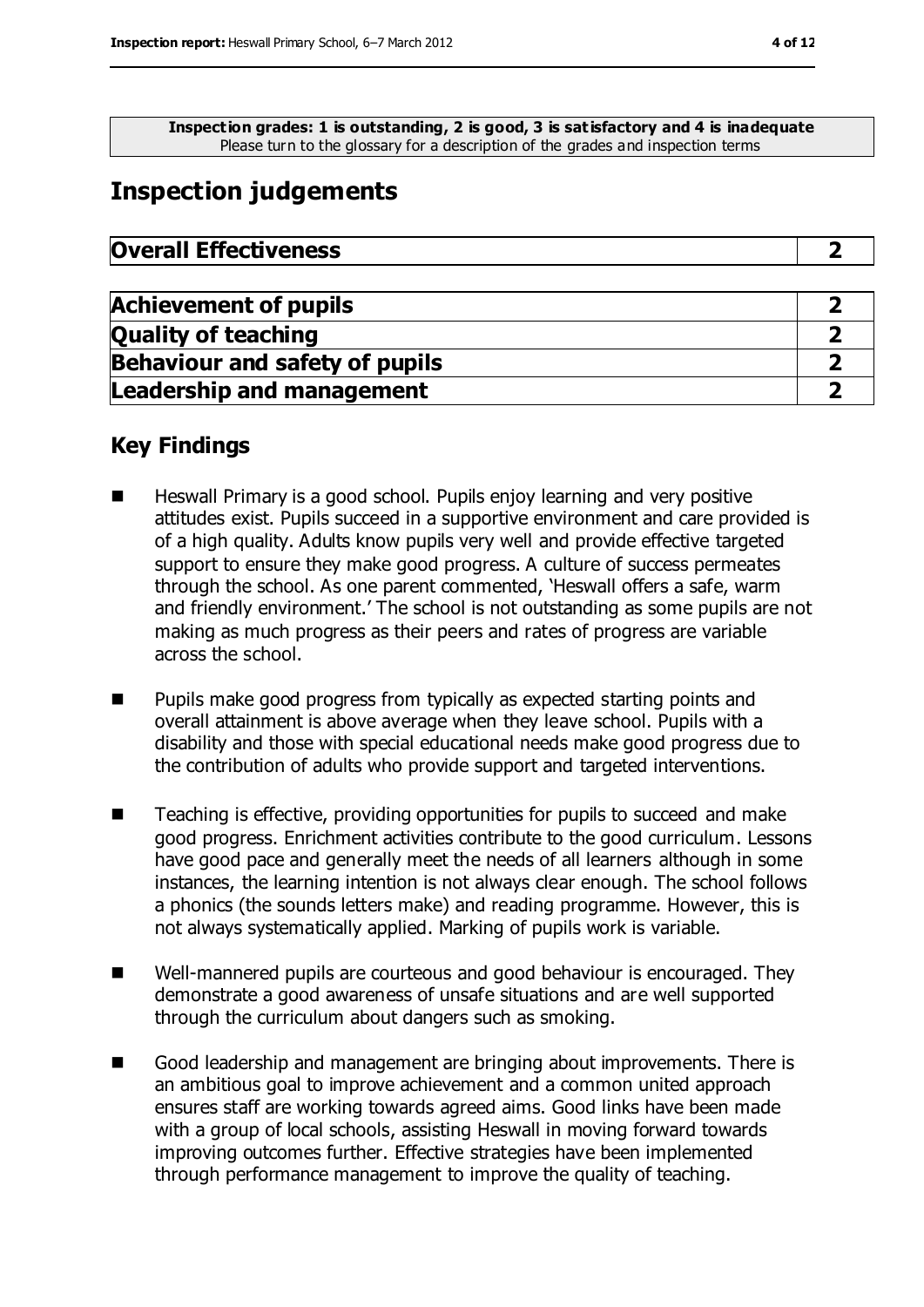## **What does the school need to do to improve further?**

- Enhance the curriculum to further increase the impact on pupils' achievements by:
	- developing opportunities to enhance creativity
	- providing better opportunities for developing writing and numeracy skills in other subjects
	- ensuring the development of knowledge, skills and understanding is built upon as pupils progress through school.
- Further improve teaching and learning so that:
	- learning objectives and success criteria are specific and clear for pupils and support their learning
	- there is a consistent approach to marking so it provides clear guidance as to pupils' next steps in their learning.
- Develop the teaching of reading and phonics by:
	- providing training for all staff in phonics and reading
	- ensuring reading skills are systematically taught and built upon
	- ensuring lessons and activities fully meet the needs of all learners.

## **Main Report**

#### **Achievement of pupils**

Almost all parents and carers who responded to the questionnaire feel that their children are making good progress and that they are taught well at school. This view is supported by the inspectors. Teaching meets the needs of learners and they are provided with opportunities which encourage independence resulting in pupils making good progress. Pupils report that learning is fun and that their teachers help them to improve through setting curricular targets. They are encouraged to work collaboratively, for example, children in Reception devised their own way to record subtraction sums once they had knocked down numbered skittles.

Children start school with skills that are as expected for their age. Progress in the Early Years Foundation Stage is good, due to a carefully structured approach, which capitalises on children's interests. Independence is encouraged and children are curious and keen to learn. There is a good balance of adult-led and child-initiated activities which ensure a balanced range of purposeful activities. Children enter Key Stage 1 well placed to access learning. In Key Stage 1, pupils writing skills are developed well due to a wide range of opportunities for purposeful writing. Attainment in reading is above average at the end of Year 2 and progress continues to ensure pupils' attainment in reading being above average when they leave school. A focus on improving reading is developing in the school. Pupils enjoy reading and are regularly heard to read on an individual basis. The school does not sufficiently focus on developing the higher-order reading skills and professional development for staff has been limited for staff in the teaching of reading or phonics.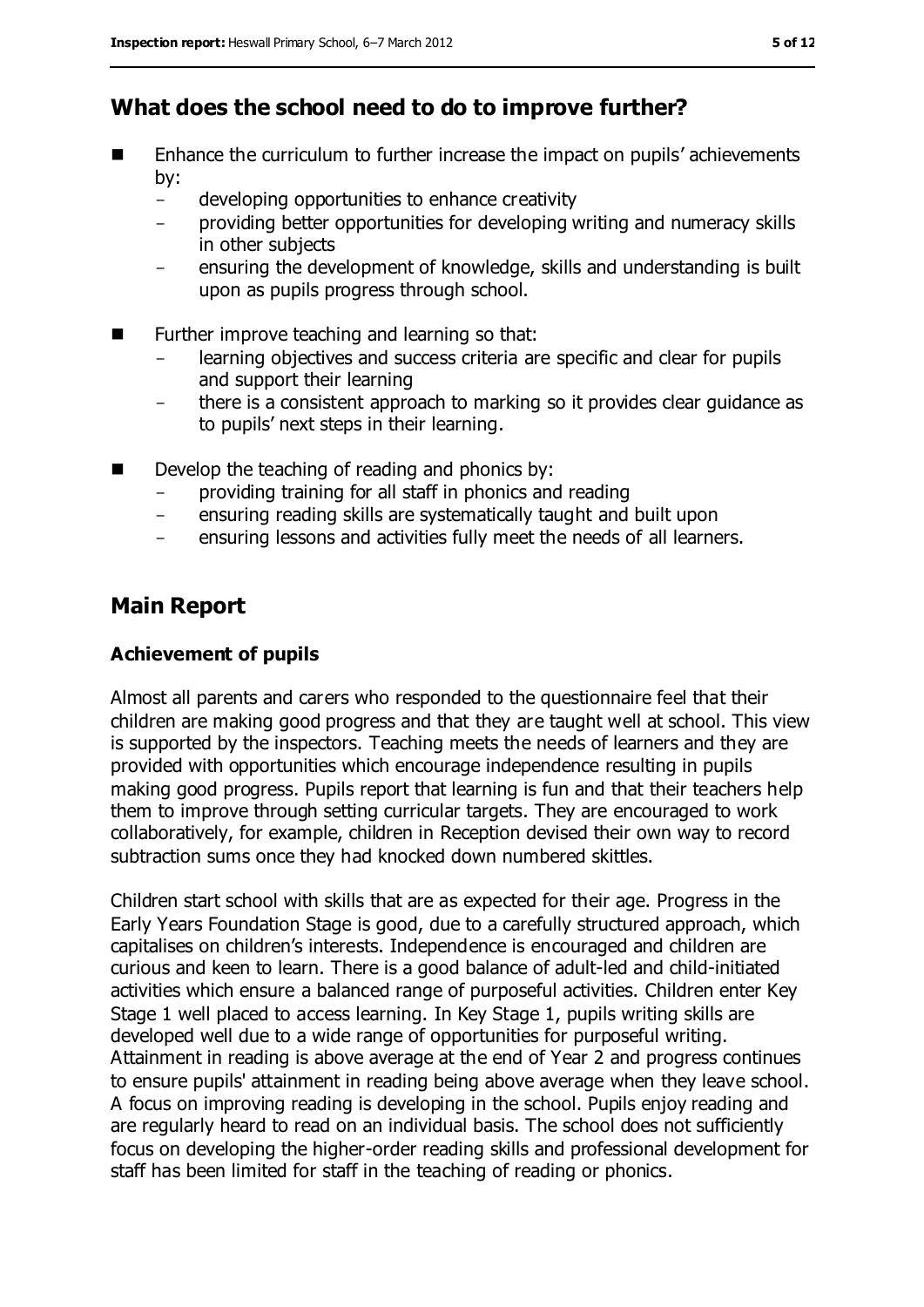When pupils leave in Year 6, their overall attainment is above average and they are well prepared for the next stage in their education. Pupils with a disability and those with special educational needs make good progress. Progress by pupils overall is good, with some variation between groups. Some pupils and groups are now making accelerated progress through effective teaching. Current data held by the school show the school is closing the gap in attainment for some groups. This is because teachers know the pupils well and are able to meet their needs in lessons.

#### **Quality of teaching**

Good teaching leads to pupils making overall good progress. Activities are well planned and pace and challenge enable most pupils to achieve at least the expected degree of progress. Pupils display high levels of resilience across the school. They work independently and respond to challenge well, for example, in a Year 5 mathematics lesson pupils were encouraged to find real-life situations to solve word problems using multiplication. The development of the outdoor environment provides an exciting stimulus for pupils and a valuable source of enrichment of the curriculum. Support staff and other adults effectively support pupils' learning and activities are usually well matched to pupils' abilities, for example, in a Year 6 lesson where sweets were used to understand the concept of ratio. The vast majority of parents and carers report that their children are taught well and pupils feel that they learn a lot in lessons. This view is supported by inspectors. Some marking effectively guides pupils in how to improve their work, especially in literacy, although inconsistent across all subjects and in some instances work does not fully support pupils making their next steps. Older pupils are aware of the levels at which they are working at and most know their targets for improvement.

Where teaching observed was less effective, pupils were directed too much by the teacher which reduced opportunities for independent learning. On occasions pupils were unclear about the learning intention of the lesson as it did not specifically focus on what the pupils were going to learn. Nevertheless, pupils remained on-task and still completed the work set. This is because pupils are keen to be successful in their learning. Although reading attainment is above average, the teaching of reading and phonics does not always systematically build on pupils' skills and understanding and inconsistent intervention is provided once pupils become 'free readers'.

Social skills are developed well through teaching. Learning develops pupils' ability to show consideration, engage in reflection and to appreciate others' points of view. Celebration of cultural differences is developed through links with the wider world, for example, through celebrating festivals and experimenting with foods from other cultures. Personal, social and health education is embedded in the curriculum. This results in a good awareness of health issues and develops pupils' understanding of potential dangers such as use of the internet.

#### **Behaviour and safety of pupils**

Pupils are polite, well-mannered and courteous. They respect each other and are proud of their surroundings. Children in the Early Years Foundation Stage readily cooperate and support each other in shared learning opportunities.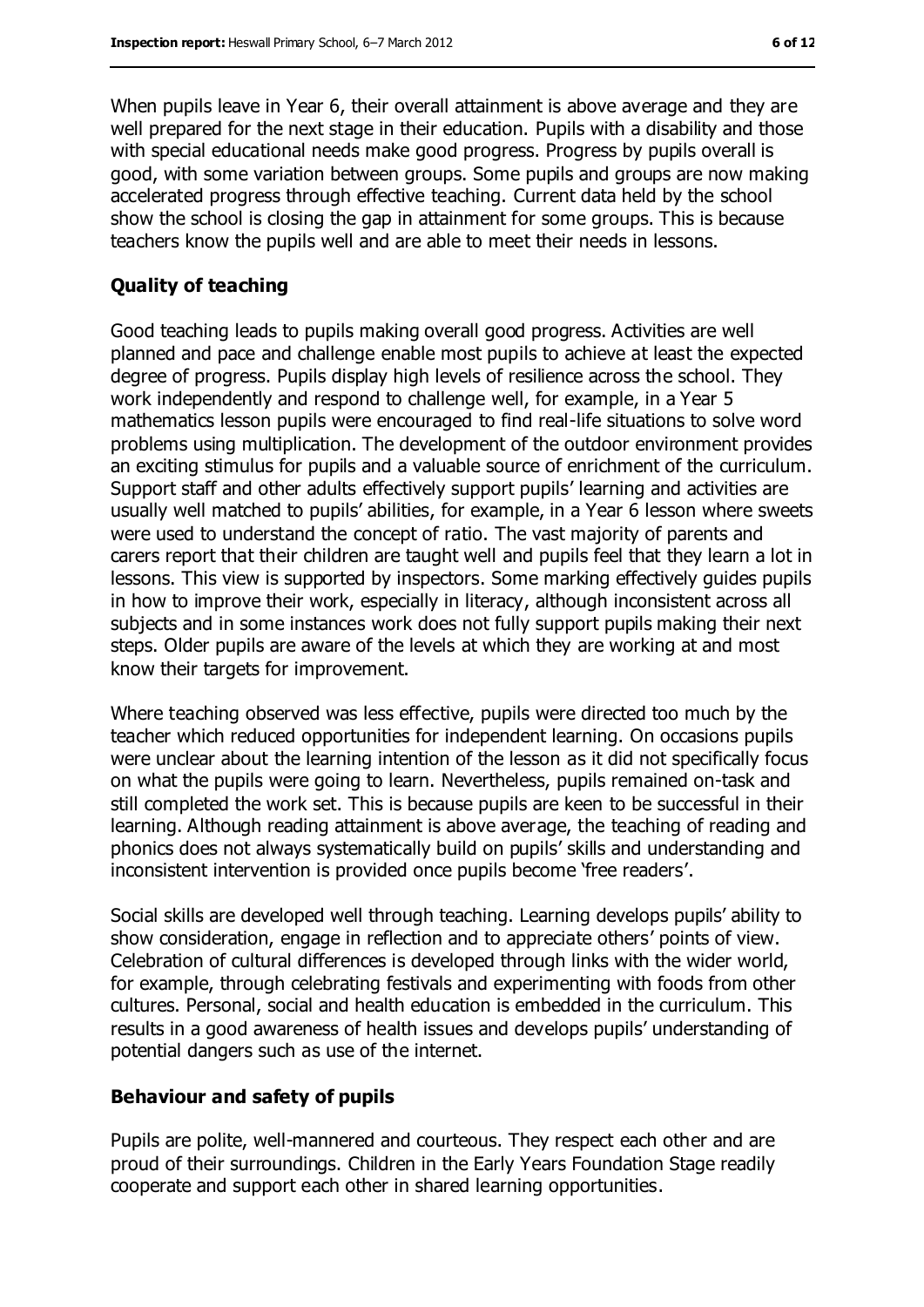Pupils feel safe in school and disruptive incidents are rare. One pupil stated that bullying is often a result 'of a fall-out' and 'teachers sort it out'. They show a good awareness of different types of bullying and can discuss why cyber bullying is dangerous. The older pupils take on play-leader roles where they support younger pupils at playtimes. The role as Year 6 prefect is highly sought after and is highly regarded across the school. Respect, at all levels, is apparent and this shows the pupils' good spiritual, moral, social and cultural development.

There have been no fixed-term exclusions or racist incidents in recent years. A few parents and carers voiced concerns about how bullying was tackled in school. Inspectors investigated this and found behaviour to be good overall. All parents and carers who responded to the questionnaire agreed that their child feels safe in school. Pupils demonstrate a good awareness of risk and unsafe situations. Behaviour is managed well by staff in lessons and there is very little disruption to learning. Attendance is above average and pupils are generally punctual. The school has a range of appropriate strategies to encourage pupils to attend regularly and ontime.

#### **Leadership and management**

The headteacher has established a leadership team which is focused on improving achievement and maintaining a focus on strong personal development for all pupils. He is highly ambitious and has made improvements to the school since the last inspection. He knows the strengths and weakness of the school and leaders at all levels are involved in setting challenging targets for further developments. This provides the school with a good capacity to make further improvements. A new tracking system has been introduced to monitor progress of all individuals and groups of pupils. This has enabled the school to intervene earlier when pupils start to fall behind. Barriers to learning are identified for all pupils and a range of strategies put in place to help pupils catch up, when necessary.

Middle leaders are enthusiastic and skilled in their approach to driving school improvement in their subject areas. They are involved in monitoring the quality of provision and provide constructive feedback to support teachers in moving forward. Strong links between leaders and the governing body exist. The governing body knows the school well and, while proud of its achievements, challenges the leaders to make further improvements. Individual members bring a wide range of expertise to the school, which is then used to support and challenge the decisions of senior leaders.

The school has strong, positive relationships with parents and carers. Useful links have been made to enable better communication, for example, through the school website. Informative workshops provide information for parents and carers to support their children with learning at home, for example, how calculation is taught in Key Stage 2.

The curriculum meets the needs of learners as evidenced by good achievement. Reflection time is built into lessons to ensure pupils' social and moral development is given prominence. Cross-curricular links are in place and a wealth of enrichment activities ensures good pupil engagement. Some activities within 'topic' work,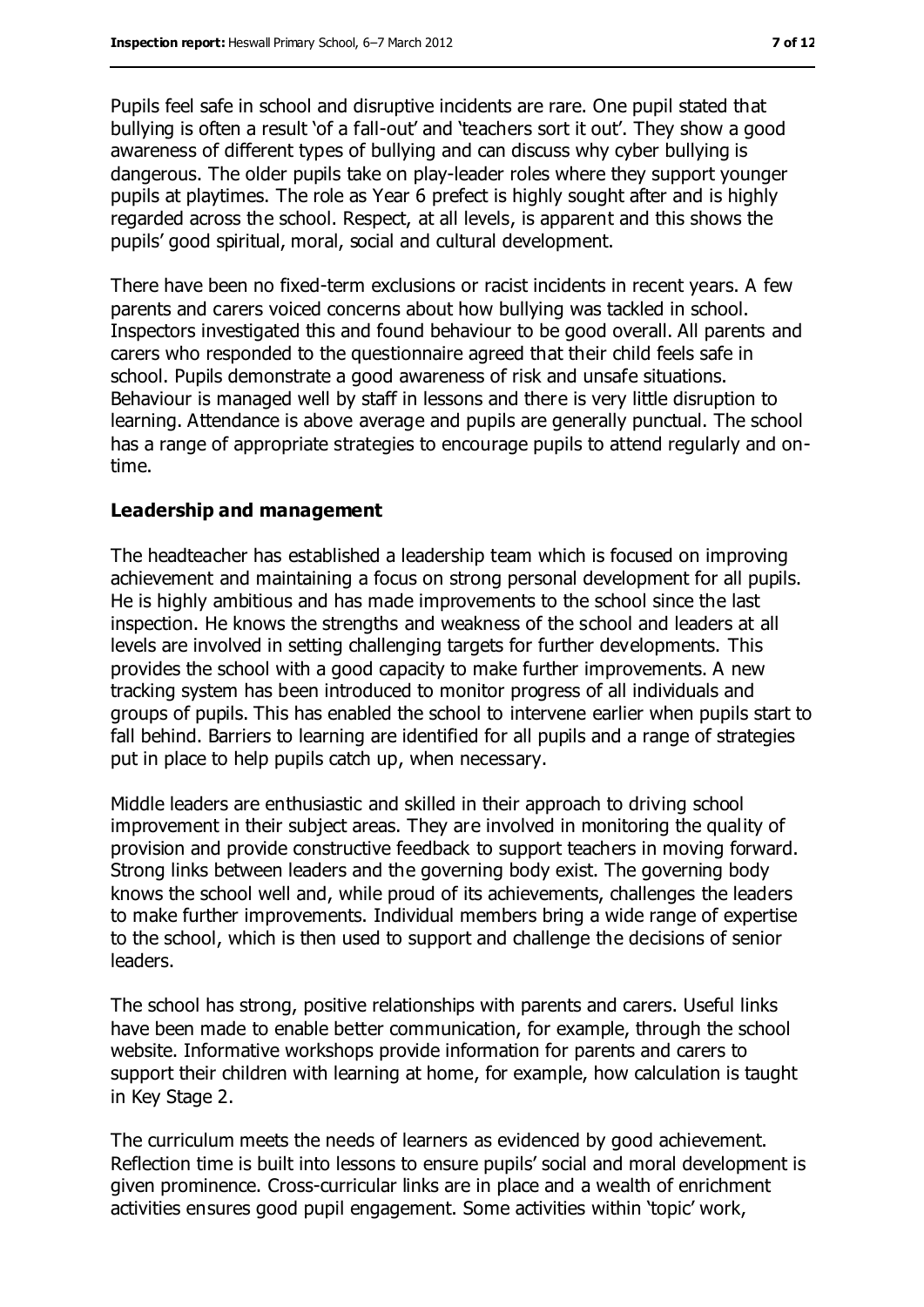especially in Key Stage 1, do not provide sufficient challenge to enable all pupils to maximise their potential. The school realises the curriculum should be re-designed to further promote creativity and build more effectively on pupils' skills and understanding. The school's arrangements for safeguarding pupils meet statutory requirements and leaders promote equality and tackle discrimination. Leaders ensure good provision for pupils with a disability and those with special educational needs.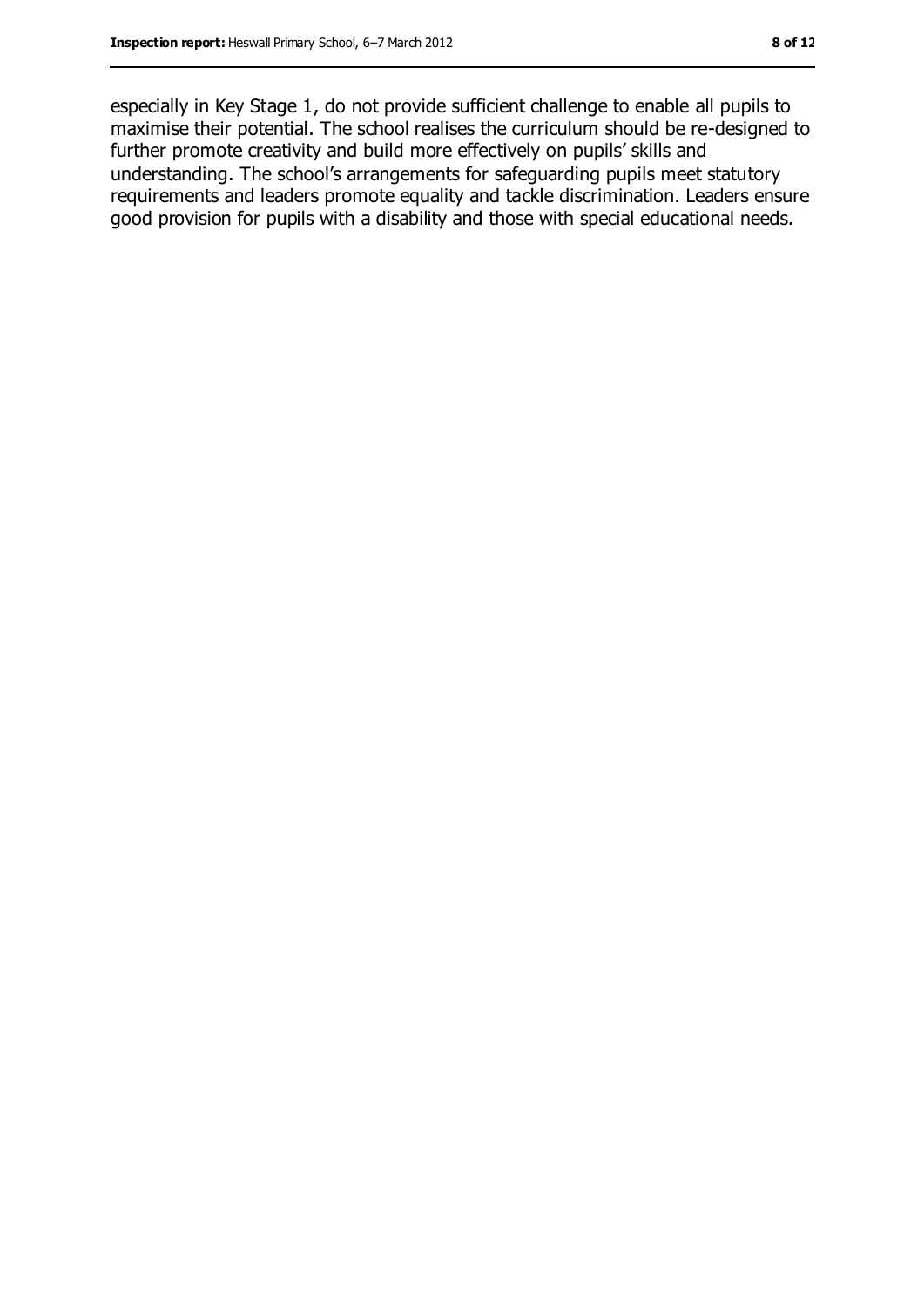## **Glossary**

### **What inspection judgements mean**

| Grade   | <b>Judgement</b> | <b>Description</b>                                                                                                                                                                                                            |
|---------|------------------|-------------------------------------------------------------------------------------------------------------------------------------------------------------------------------------------------------------------------------|
| Grade 1 | Outstanding      | These features are highly effective. An outstanding school<br>provides exceptionally well for all its pupils' needs.                                                                                                          |
| Grade 2 | Good             | These are very positive features of a school. A school that is<br>good is serving its pupils well.                                                                                                                            |
| Grade 3 | Satisfactory     | These features are of reasonable quality. A satisfactory school<br>is providing adequately for its pupils.                                                                                                                    |
| Grade 4 | Inadequate       | These features are not of an acceptable standard. An<br>inadequate school needs to make significant improvement in<br>order to meet the needs of its pupils. Ofsted inspectors will<br>make further visits until it improves. |

#### **Overall effectiveness of schools**

|                       | Overall effectiveness judgement (percentage of schools) |      |                     |                   |
|-----------------------|---------------------------------------------------------|------|---------------------|-------------------|
| <b>Type of school</b> | <b>Outstanding</b>                                      | Good | <b>Satisfactory</b> | <b>Inadequate</b> |
| Nursery schools       | 46                                                      | 46   |                     |                   |
| Primary schools       |                                                         | 47   | 40                  |                   |
| Secondary schools     | 14                                                      | 38   | 40                  |                   |
| Special schools       | 28                                                      | 48   | 20                  |                   |
| Pupil referral units  | 15                                                      | 50   | 29                  |                   |
| All schools           |                                                         | 46   | 38                  |                   |

New school inspection arrangements have been introduced from 1 January 2012. This means that inspectors make judgements that were not made previously.

The data in the table above are for the period 1 September 2010 to 31 August 2011 and represent judgements that were made under the school inspection arrangements that were introduced on 1 September 2009. These data are consistent with the latest published official statistics about maintained school inspection outcomes (see [www.ofsted.gov.uk\)](file:///C:/Users/spenny/AppData/jmillward/AppData/Local/Microsoft/jmillward/AppData/Local/Microsoft/Windows/Temporary%20Internet%20Files/Content.IE5/ZLHHVLHV/www.ofsted.gov.uk).

The sample of schools inspected during 2010/11 was not representative of all schools nationally, as weaker schools are inspected more frequently than good or outstanding schools.

Primary schools include primary academy converters. Secondary schools include secondary academy converters, sponsor-led academies and city technology colleges. Special schools include special academy converters and non-maintained special schools.

Percentages are rounded and do not always add exactly to 100.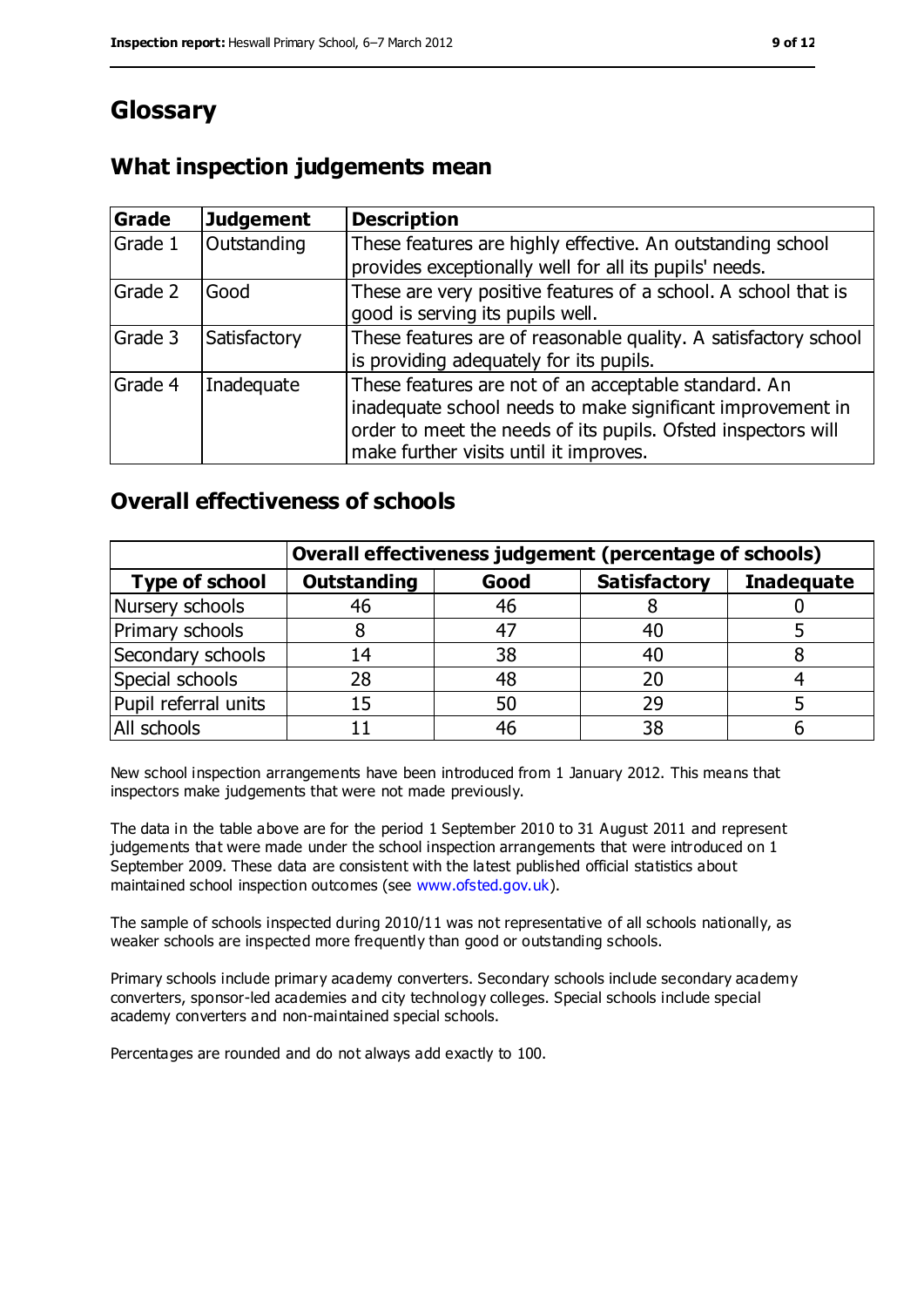# **Common terminology used by inspectors**

| Achievement:                  | the progress and success of a pupil in their learning and<br>development taking account of their attainment.                                                                                                           |
|-------------------------------|------------------------------------------------------------------------------------------------------------------------------------------------------------------------------------------------------------------------|
| Attainment:                   | the standard of the pupils' work shown by test and<br>examination results and in lessons.                                                                                                                              |
| Behaviour                     | how well pupils behave in lessons, with emphasis on their<br>attitude to learning. Pupils' punctuality to lessons and their<br>conduct around the school.                                                              |
| Capacity to improve:          | the proven ability of the school to continue improving based<br>on its self-evaluation and what the school has accomplished<br>so far and on the quality of its systems to maintain<br>improvement.                    |
| Leadership and<br>management: | the contribution of all the staff with responsibilities, not just<br>the governors and headteacher, to identifying priorities,<br>directing and motivating staff and running the school.                               |
| Learning:                     | how well pupils acquire knowledge, develop their<br>understanding, learn and practise skills and are developing<br>their competence as learners.                                                                       |
| Overall effectiveness:        | inspectors form a judgement on a school's overall<br>effectiveness based on the findings from their inspection of<br>the school.                                                                                       |
| Progress:                     | the rate at which pupils are learning in lessons and over<br>longer periods of time. It is often measured by comparing<br>the pupils' attainment at the end of a key stage with their<br>attainment when they started. |
| Safety                        | how safe pupils are in school, including in lessons; and their<br>understanding of risks. Pupils' freedom from bullying and<br>harassment. How well the school promotes safety, for<br>example e-learning.             |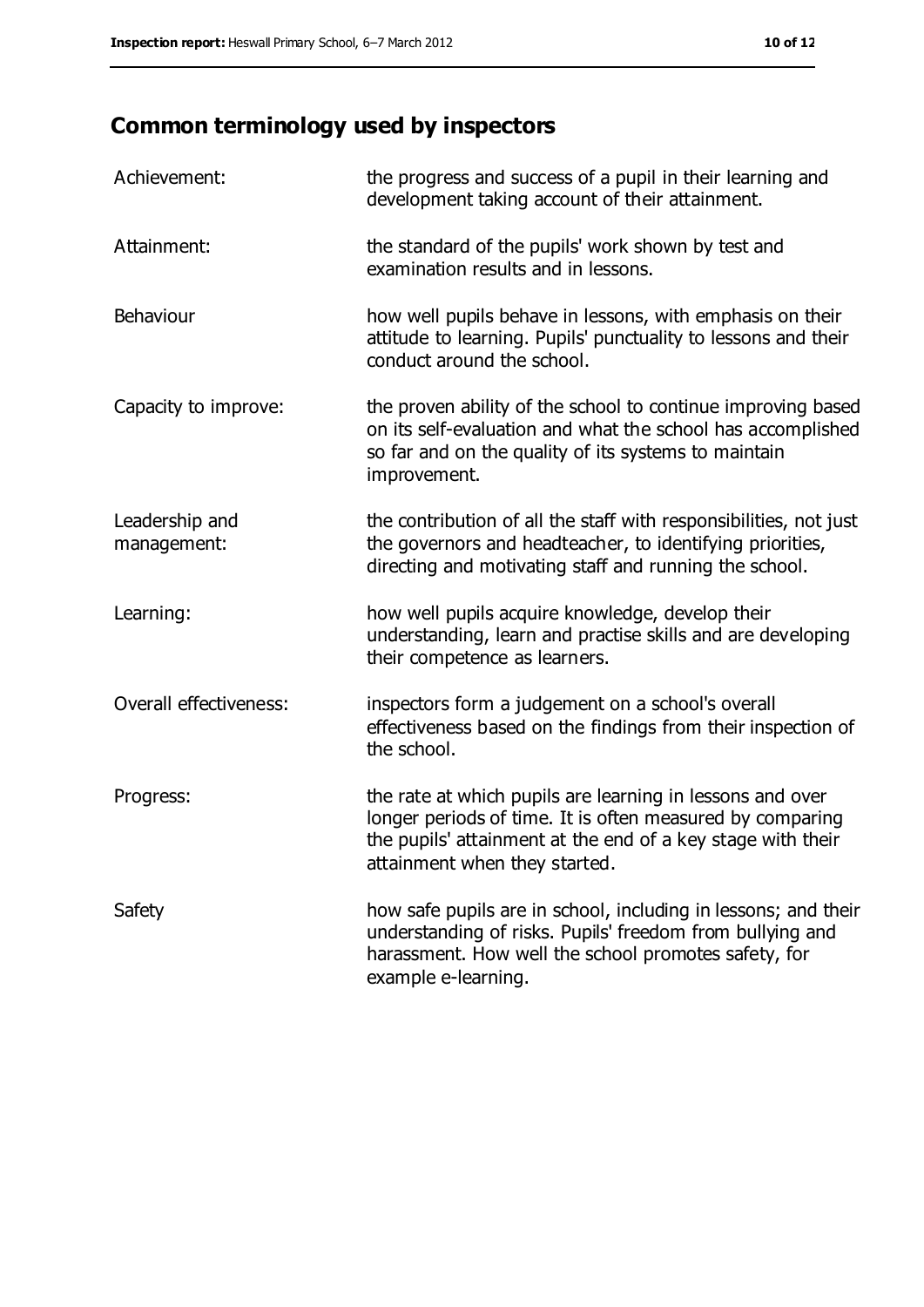#### **This letter is provided for the school, parents and carers to share with their children. It describes Ofsted's main findings from the inspection of their school.**



8 March 2012

Dear Pupils

#### **Inspection of Heswall Primary School, Wirral, CH60 7SD**

On behalf of the inspection team I would like to thank you for the very friendly welcome you gave us when we inspected your school recently. As you know we came to see how well you were doing and what you said helped us with our findings.

Heswall Primary is a good school. You take care of one another and work hard. What you achieve in English and mathematics is good and most of your lessons are interesting and help you learn. You enjoy learning in the outdoor area and are proud of the outside environment. You have good attitudes and enjoy your learning. We were very impressed with your good behaviour and how friendly you are to visitors. We agree with you that your school is a busy and interesting place to be. All the school staff take good care of you. They know each and every one of you very well and they are able to support you with your work and any worries you have.

It is our job to find out how schools can do even better. We have asked your headteacher, teachers and the governing body to work on three things in particular:

- $\blacksquare$  to re-design the curriculum to help you learn even more
- $\blacksquare$  to improve the quality of teaching
- $\blacksquare$  to develop ways to help you learn phonics and reading.

Thank you again for your very warm welcome and enjoy your learning.

Yours sincerely

Jane Millward Her Majesty's Inspector